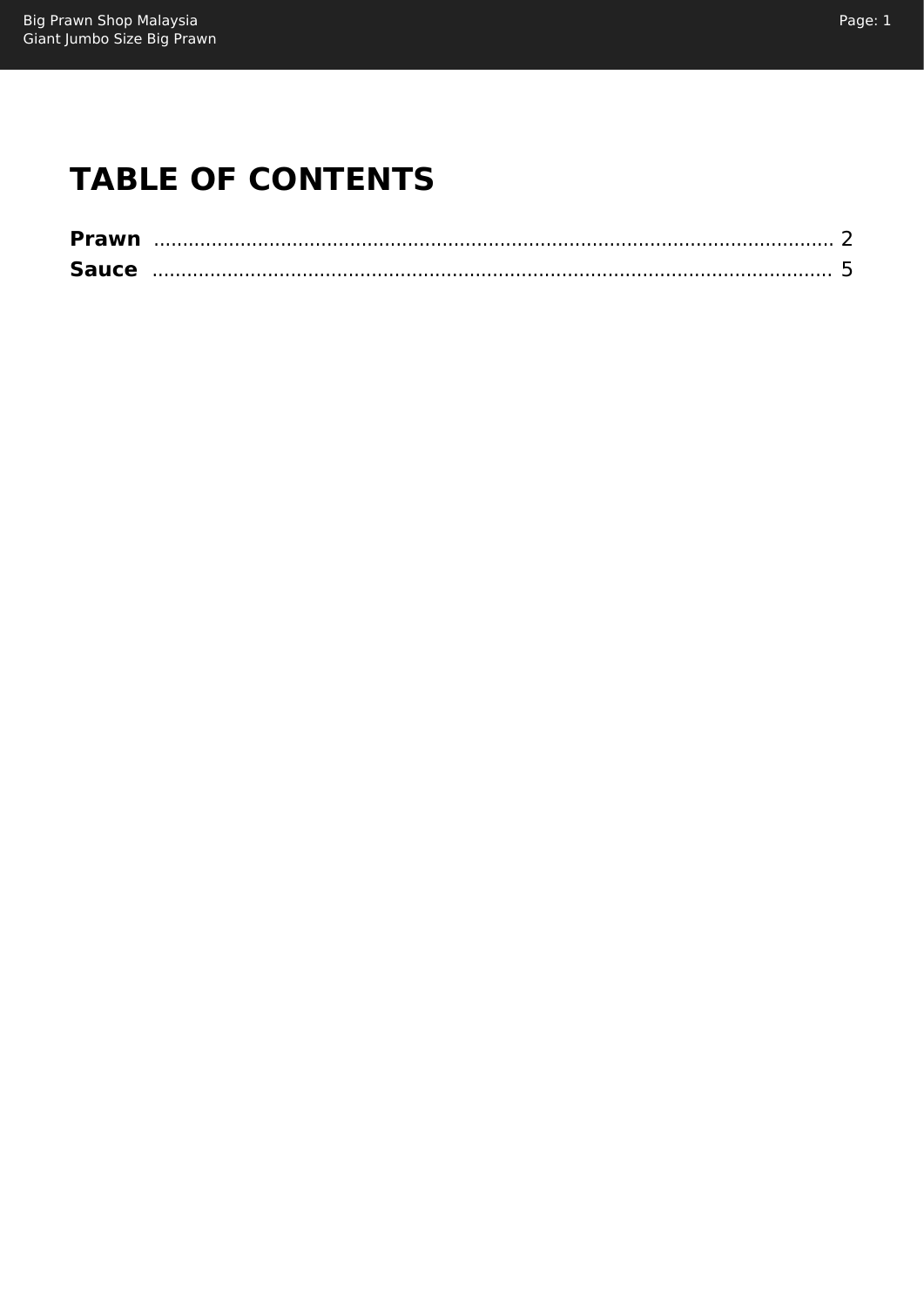# **PRAWN**

<span id="page-1-1"></span><span id="page-1-0"></span>

# **JUMBO SEA TIGER PRAWNS (3 - 4 PRAWNS, 850G)**

It's best to thaw frozen seafood in room temperature. It's always best to cook seafood thoroughly to minimize the risk of food borne illness.

Note : Never soak the seafood in water to defrost, this will cause the seafood especially prawn having soggy/soft meat. Prawn will become not fresh if you defrost the prawn by soaking it in the water.

#### **For your safety, we sanitize all frozen food packaging before we send to our delivery team.**

| Package<br>Include | 850G of Jumbo Sea Tiger Prawns                                                    |
|--------------------|-----------------------------------------------------------------------------------|
| Weight             | 850G (3 Prawns   4 Prawns   5-6 Prawns   7-8<br>Prawns)                           |
| <b>Type</b>        | Premium Grade AA Wild Catch Prawn, Prawn<br>head stick with Prawn Body Perfectly! |
| <b>Read More</b>   |                                                                                   |

**SKU:** N/A

**Price:** RM108.00 – RM138.00 RM88.00 – RM128.00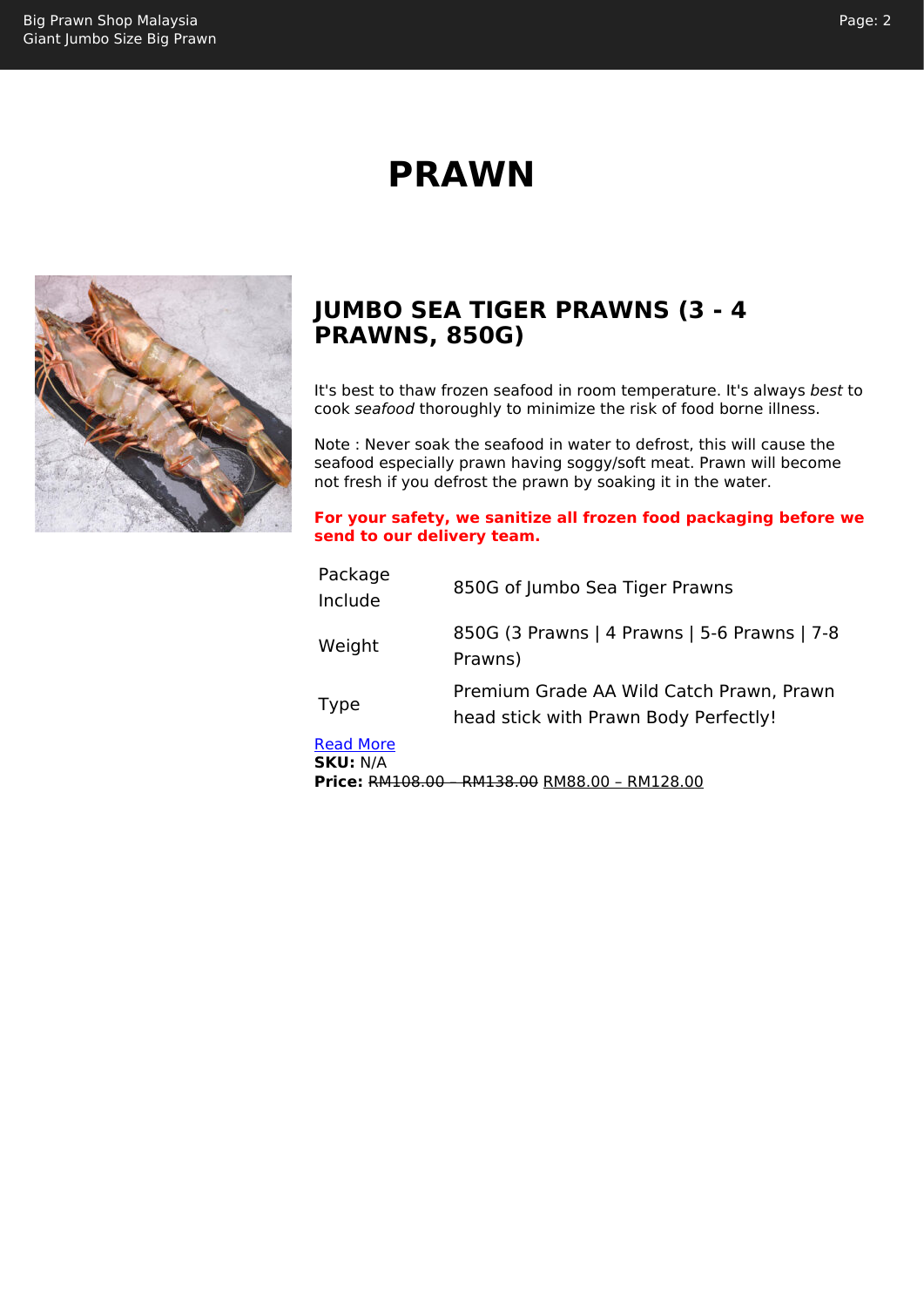<span id="page-2-0"></span>

## **SEA FLOWER PRAWNS (8-10 PRAWNS, 500G)**

It's best to thaw frozen seafood in room temperature. It's always best to cook seafood thoroughly to minimize the risk of food borne illness.

Note : Never soak the seafood in water to defrost, this will cause the seafood especially prawn having soggy meat.

### **For your safety, we sanitize all frozen food packaging before we send to our delivery team.**

| Package<br>Include | 500G   1KG of Sea Flower Prawns                                                   |
|--------------------|-----------------------------------------------------------------------------------|
| Weight             | 500G (8 - 10 Prawns)   1KG (16 - 20 Prawns)                                       |
| <b>Type</b>        | Premium Grade AA Wild Catch Prawn, Prawn<br>head stick with Prawn Body Perfectly! |
| <b>Read More</b>   |                                                                                   |

**SKU:** N/A

**Price:** RM45.00 – RM80.00 RM40.00 – RM75.00



# **1KG - 1.2KG RIVER PRAWN / FRESHWATER PRAWN (XXXL / XXXXL)**

It's best to thaw frozen seafood in room temperature. It's always best to cook seafood thoroughly to minimize the risk of food borne illness.

Note : Never soak the seafood in water to defrost, this will cause the seafood especially prawn having soggy meat.

**For your safety, we sanitize all frozen food packaging before we send to our delivery team.**

|             | Package Include 1KG-1.2KG of River / Freshwater Prawns                         |
|-------------|--------------------------------------------------------------------------------|
| Weight      | 1KG-1.2KG                                                                      |
| <b>Type</b> | Premium Grade AA Prawn                                                         |
| Size XL     | 6 - 7 Pieces of River Prawn (1KG) MYR58<br>Estimated Long and Width 20cmX3.5cm |
| Size XXL    | 4 Pieces of River Prawn (1KG) MYR68<br>Estimated Long and Width 28cmX4cm       |
| Size XXXL   | 2 Pieces of River Prawn (1.1KG) MYR106<br>Estimated Long and Width 30cmX4.5cm  |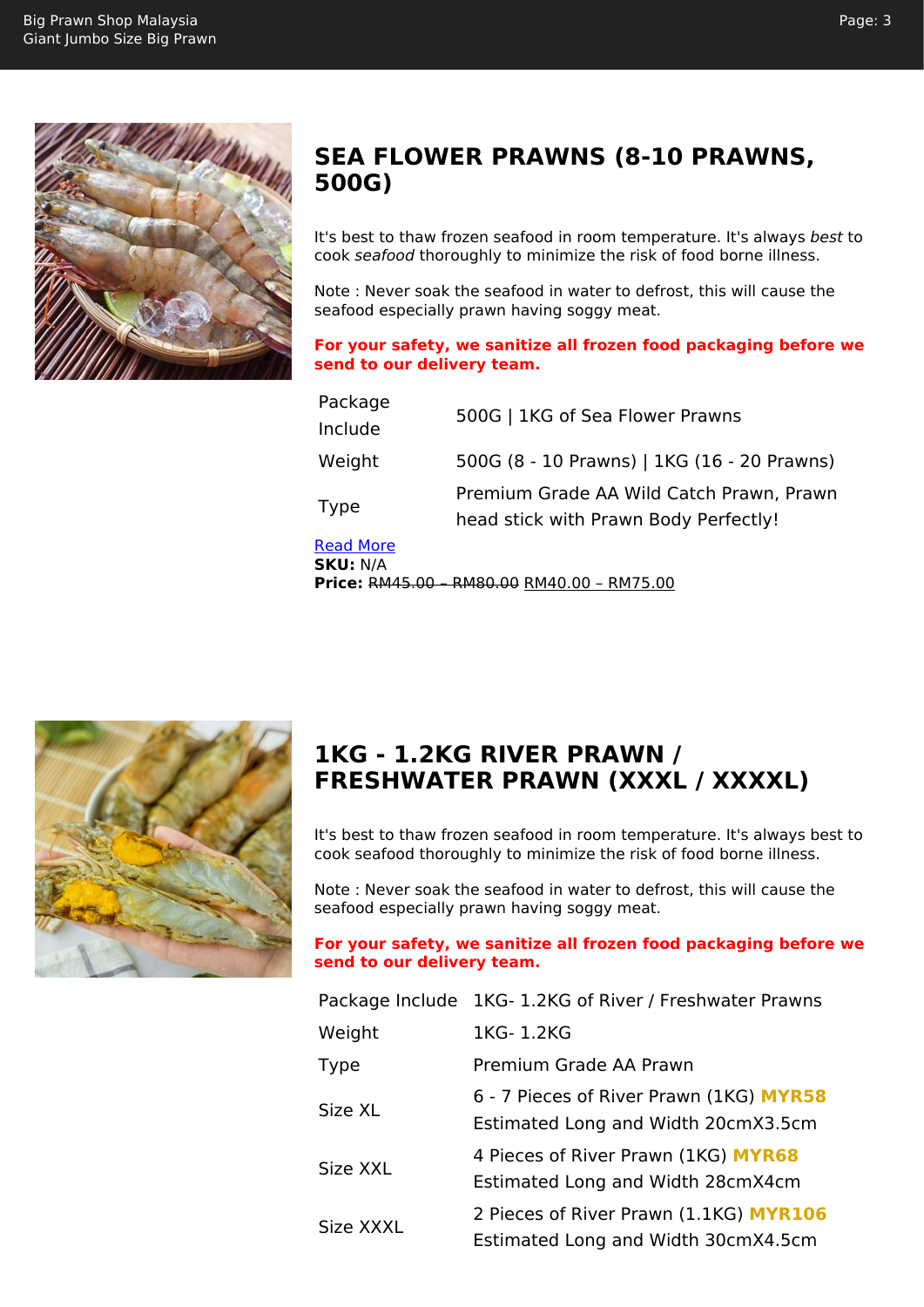Size XXXL

2 Pieces of River Prawn (1.2KG) **MYR116** Estimated Long and Width 30cmX5cm

[Read More](https://www.bigprawn.shop/product/frozen-xxxl-river-prawn-freshwater-prawn/?utm_source=file&utm_medium=PDF&utm_campaign=complete-en&utm_term=1KG+-+1.2KG+River+Prawn+%2F+Freshwater+Prawn+%28XXXL+%2F+XXXXL%29) **SKU:** N/A **Price:** RM68.00 – RM158.00 RM58.00 – RM148.00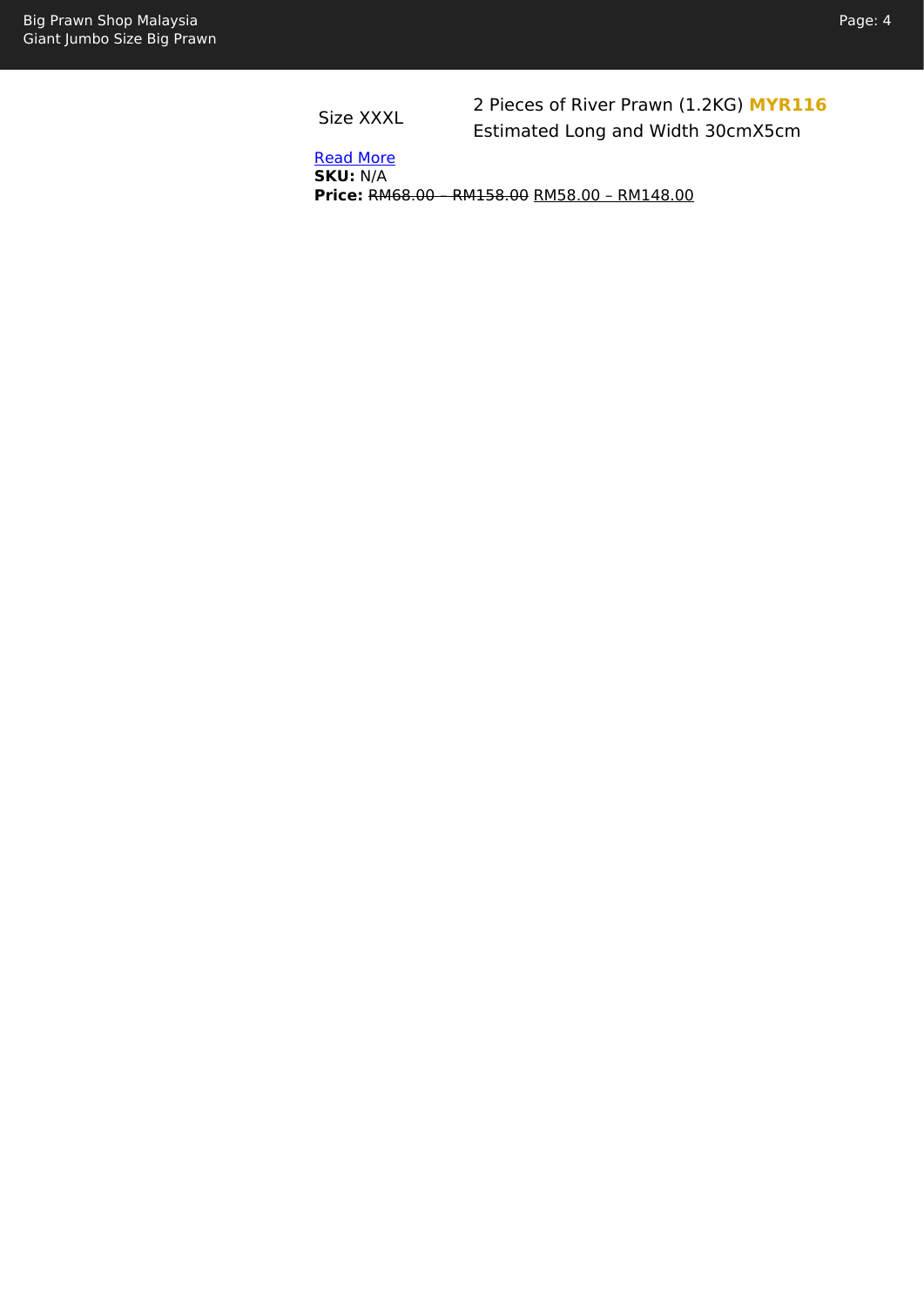# **SAUCE**

<span id="page-4-1"></span><span id="page-4-0"></span>

# **AUTHENTIC THAI RED CHILI SAUCE (330G)**

This is specially made by thai chef with authentic thai recipe. You can use this sauce as dipping sauce with any seafood you buy from us. Or you can use this sauce to steam any seafood.

No Coloring / No Artificial / No MSG / No Preservative

100% Original Premium Ingredients.

**For your safety, we sanitize all frozen food packaging before we send to our delivery team.**

Package Include 330ML Authentic Thai Red Chili Sauce

Weight 330g

[Read More](https://www.bigprawn.shop/product/authentic-thai-red-chili-sauce-330g/?utm_source=file&utm_medium=PDF&utm_campaign=complete-en&utm_term=Authentic+Thai+Red+Chili+Sauce+%28330G%29) **SKU:** N/A **Price:** RM20.00 RM18.00



# **AUTHENTIC THAI SEAFOOD SAUCE (330G)**

This is specially made by thai chef with authentic thai recipe. You can use this sauce as dipping sauce with any seafood you buy from us. Or you can use this sauce to steam any seafood.

No Coloring / No Artificial / No MSG / No Preservative

100% Original Premium Ingredients.

**For your safety, we sanitize all frozen food packaging before we send to our delivery team.**

Package Include 330ML Thai Seafood Sauce Weight 330ML

[Read More](https://www.bigprawn.shop/product/authentic-thai-seafood-sauce/?utm_source=file&utm_medium=PDF&utm_campaign=complete-en&utm_term=Authentic+Thai+Seafood+Sauce+%28330G%29) **SKU:** N/A **Price:** RM20.00 RM18.00